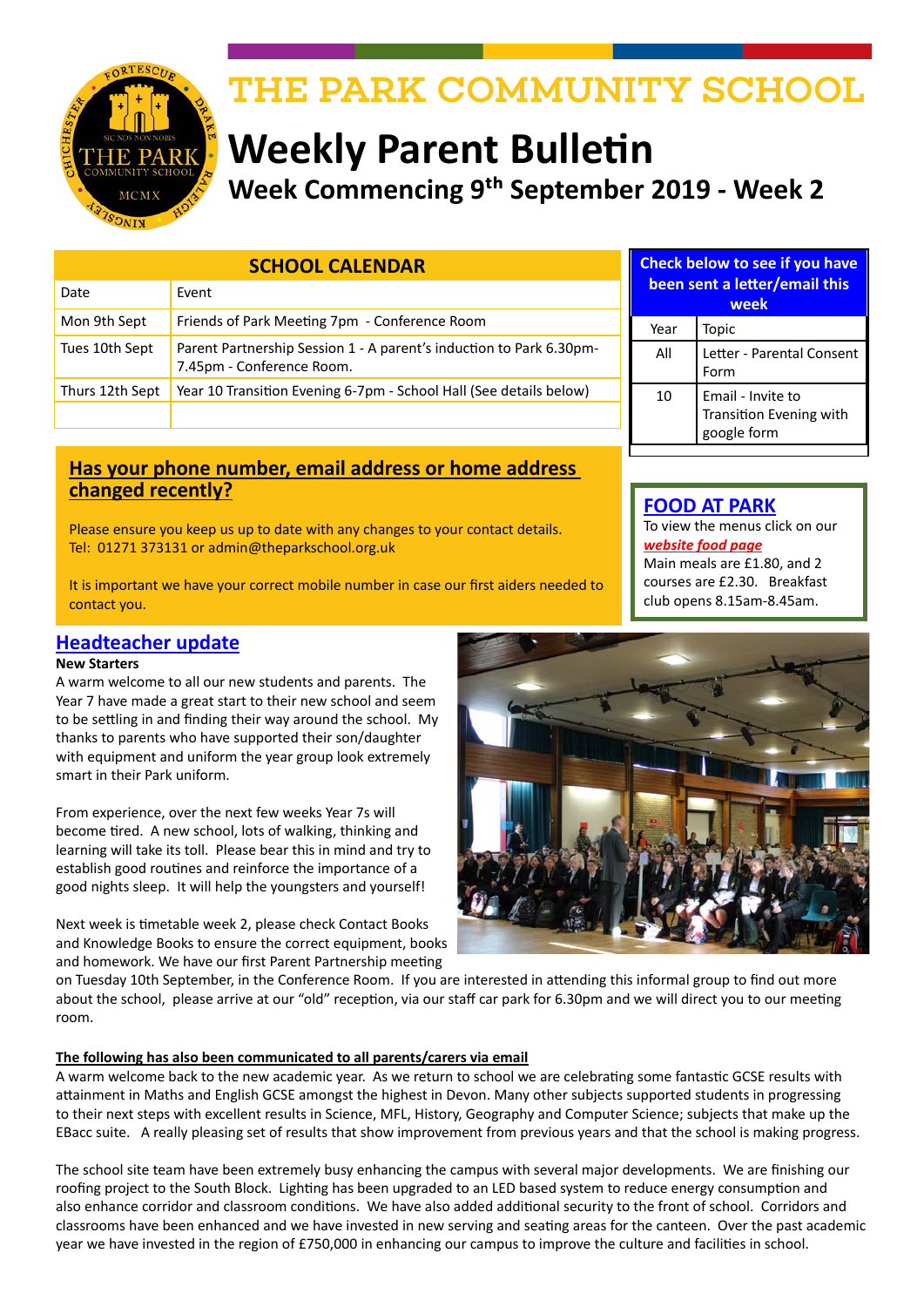As I previously communicated staff have been working hard to prepare for significant changes at the start of the new term. Students have attended several assemblies and had talks from Senior Staff, Tutors and Heads of House to explain these. We are raising our expectations for all and are confident that every student can meet these. We are aware that for a few students this may take a few weeks to adapt to our standards and expectations but we expect the best from all members of our school.

"Park Culture" aims to address issues in school which students see as unfair; consistency across the school is key to maintaining a positive and effective environment which allows all students to learn. Clear boundaries and expectations help to improve consistency and standards.

Each day at Park School, we expect all students to be dressed in-line with the school uniform policy, fully equipped for the day with the correct/required equipment and with their completed homework. We know that if students are ready to learn they will make the most from their time at school and make the best possible progress.

This week we have been reminding students of our expectations and the consequences. The new systems will start with effect on Monday after a final assembly with Year 10. Sanctions will be issued on the same day to avoid confusion and conflict. This means that every student can start the following day with a 'clean slate' and fresh opportunity to support our Park Culture.

#### **Homework**

We will continue to use Class Charts to log homework. All students have been provided with a 'tough' wallet folder, Knowledge Book and Knowledge Workbook for homework. Students must look after these and bring them to school every day along with the correct equipment. The replacement cost for these items is £3 so please encourage your son/daughter to look after these.

Remember full stationery equipment packs are available from Student Reception as are single items. Students must attend school every day with the correct equipment and kit.

The majority of homework will now consist of learning activities with all the resources provided by the school. This removes any barriers to completing homework. All students will be expected to complete the homework by the due date. The majority of homework will be based around learning key vocabulary and knowledge and so can be accessed and completed by all students. Homework will be checked on a daily basis by Tutors with a 'same day' after school sanction for those not meeting our expectations. Homework timetables are published in the knowledge organisers to help students plan their time effectively. Prep time has started to support homework and effective revision and preparation. In Years 10 and 11, students will also be expected to complete set homework from each subject; this will mostly be exam practice questions or linked to Non Examined Assessments in practical courses.

For more information on how to support your son/daughter with their homework please read the inside pages of the Knowledge Book or follow this *[link to our helpful video guide.](http://www.theparkschool.org.uk/knowledge-homework)*

#### **Punctuality**

Tutor time at the start of the day is an important session. It is important that students arrive on time to these sessions and are ready for the day ahead. Registration starts at 8:45 am and students must be in school before this. We appreciate that on a few occasions a bus may be late or an accident across Barnstaple may cause a delay; we will make reasonable allowances for these circumstances.

#### **Chewing Gum/Energy drinks**

Chewing gum and energy drinks are not allowed in school. These will be confiscated and not returned to students if they bring them into school.

The students have responded extremely well to the changes this week. The work we have seen completed in prep time and the use of Knowledge Books has been fantastic.

Thank you for your support and understanding. These expectations will help to further improve our school creating better opportunities for every member of our community whilst also addressing student concern over consistency and 'fairness'.

#### *Gareth Roscoe - Headteacher*

### **Parental Consent Form for offsite activities**

Every student was issued with a letter this week regarding the consent form required to enable students to attend trips and activities, please kindly ensure you complete and return the form to pupil reception by **Wednesday 18th September.**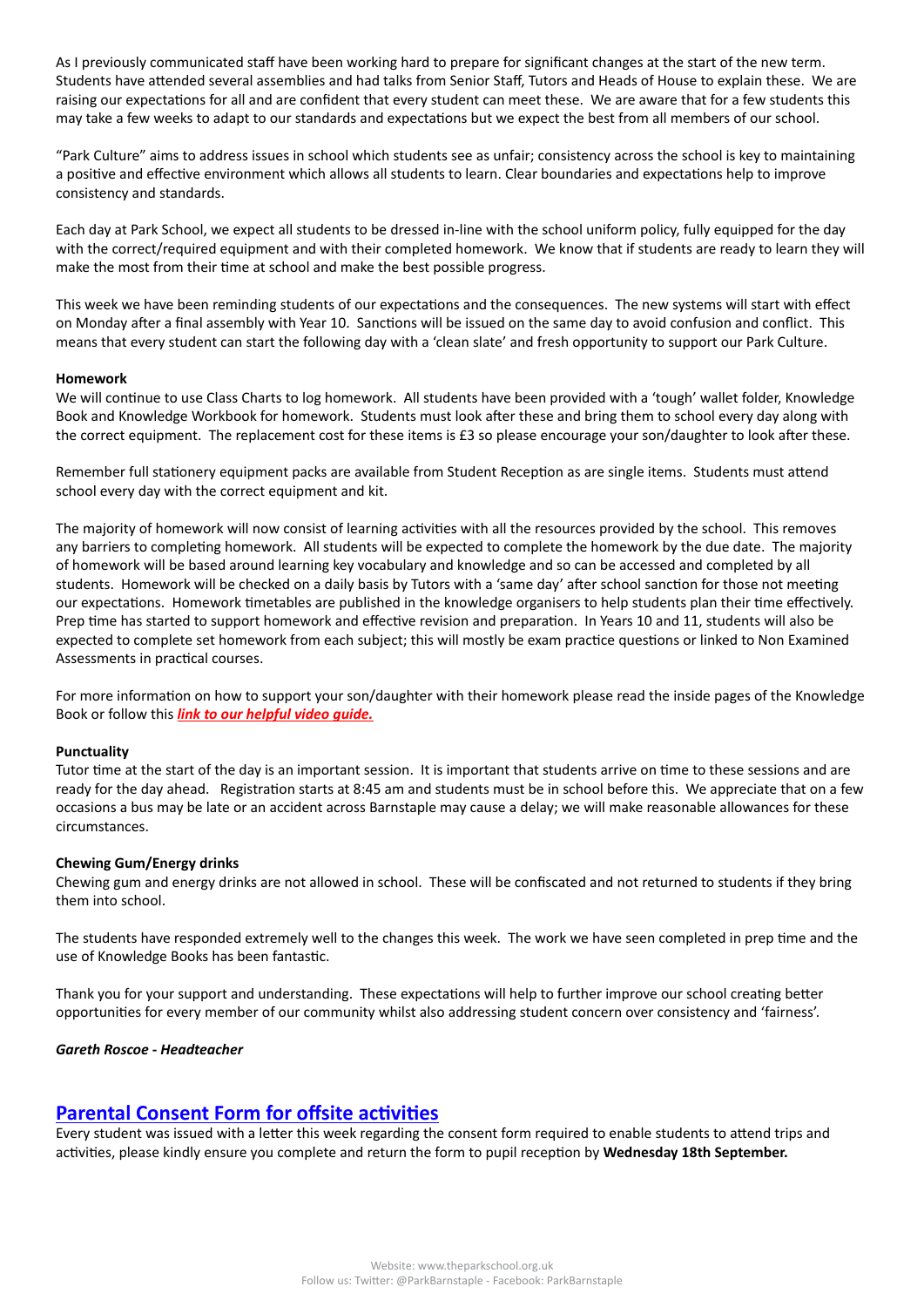### **NEW PARENT/CARER WEEKLY SESSIONS** DON'T MISS THE FIRST SESSION ON TUESDAY 10TH SEPT 6.30PM - 7.45PM CONFERENCE ROOM

At the start of the new school year, weekly sessions are arranged to offer our new parent's/carers helpful information and advice on various topics - please see a copy of this year's flyer below for more information about the sessions.

### When you arrive for a session, you can park your car in the staff car park and a member of staff will meet you at our old reception entrance at the North block and show you where to go. Look out for the signs!

We hope that all new parents have received a copy of this Flyer. The full printable version is available on our website on the Parent Partnership page under the "Parents" menu, or click the following link. Parent Partnership Flyer 2019

### 5 STEPS FOR **PARENTS/CARERS**

We really hope you can make these evenings, previous attendees felt a lot more relaxed and able to help their child with this important stage of their education. You'll come away feeling that you're not alone, that you are doing a great job as a parent/carer and remembering that knowledge is power!

To book your place on one, or all, of these FREE sessions please contact the school on Tel: 01271 373131. Alternatively you are welc<mark>c</mark><br>!to turn up on the night 

**Child and the Interne** What do I need to know?

Tues 24th Sept, 7pm - 8pm Conference Room

This session is hosted by an external guest. Life is very different from when you were at school!

Learn how computers can be your child's greatest friend and education aid, but also about the risks that the online word can pose.

### **Parent's Induction Into The Park Community School**

Tues 10th Sept, 6.30pm - 7.45pm **Conference Room** 

The session will begin with a tour of the school. This will begin at 6.30pm. If you wish to join us after the tour please go to ICT 3 for 7pm.

We will then return to discuss all of those everyday issues: communication, homework, merits, discipline, clubs, the house system, who is who and anything else you wish to find out about.

Staff and members of the Parent Partnership will be available to chat and share their knowledge of the school with you.

# **Pastoral System & PSHEE**

Tues 1st Oct, 7pm - 8pm Conference Room

Hosted by Miss Brierley - Head of Drake House and Mrs Duthuit-PSHEE Coordinator

This session will explain the pastoral system and what it means to be part of the house system at Park. Members of the house teams will present information and take questions.

Our PSHEE coordinator will explain the content your child's PSHEE lessons and what he/she will be learn in this subject.

PSHEE = Personal, Social, Health & Emotional

### upporting Your Child' **Learning at Park**

Tues 17th Sept, 7pm - 8pm Conference Room

#### Hosted by Mrs Hill.

This is an opportunity to learn about the school systems which support your child's learning and progress, as well as the chance to find out what you can do to continue this learning at home.

There will be information from the staff who track your child's academic progress, and from the SENDCO who co-ordinates a range of support for students at Park School.

SENDCO = Special Educational Needs & Disabilities Co-ordinator.

#### **That's Happening To My Little Darling?**

Tues 8th Oct, 7pm - 8pm Conference Room

Hosted by Mr Borrington and Mrs Saintey. This support session is one you really don't want to miss

As your child moves in to adolescence you will leave feeling empowered and, maybe, a bit more understanding of your child's behaviour and needs.

schoolangel charity for schools

T **FORGET** YOU CAN HELP RAISE FUNDS FOR SCHOOL WHEN SHOPPING ONLINE

Go to the Park Community School website. Click the School Angel link and select your retailer.



By going through School Angel, the retailer will make a donation to our school every time you make a purchase.

Thank you for your support!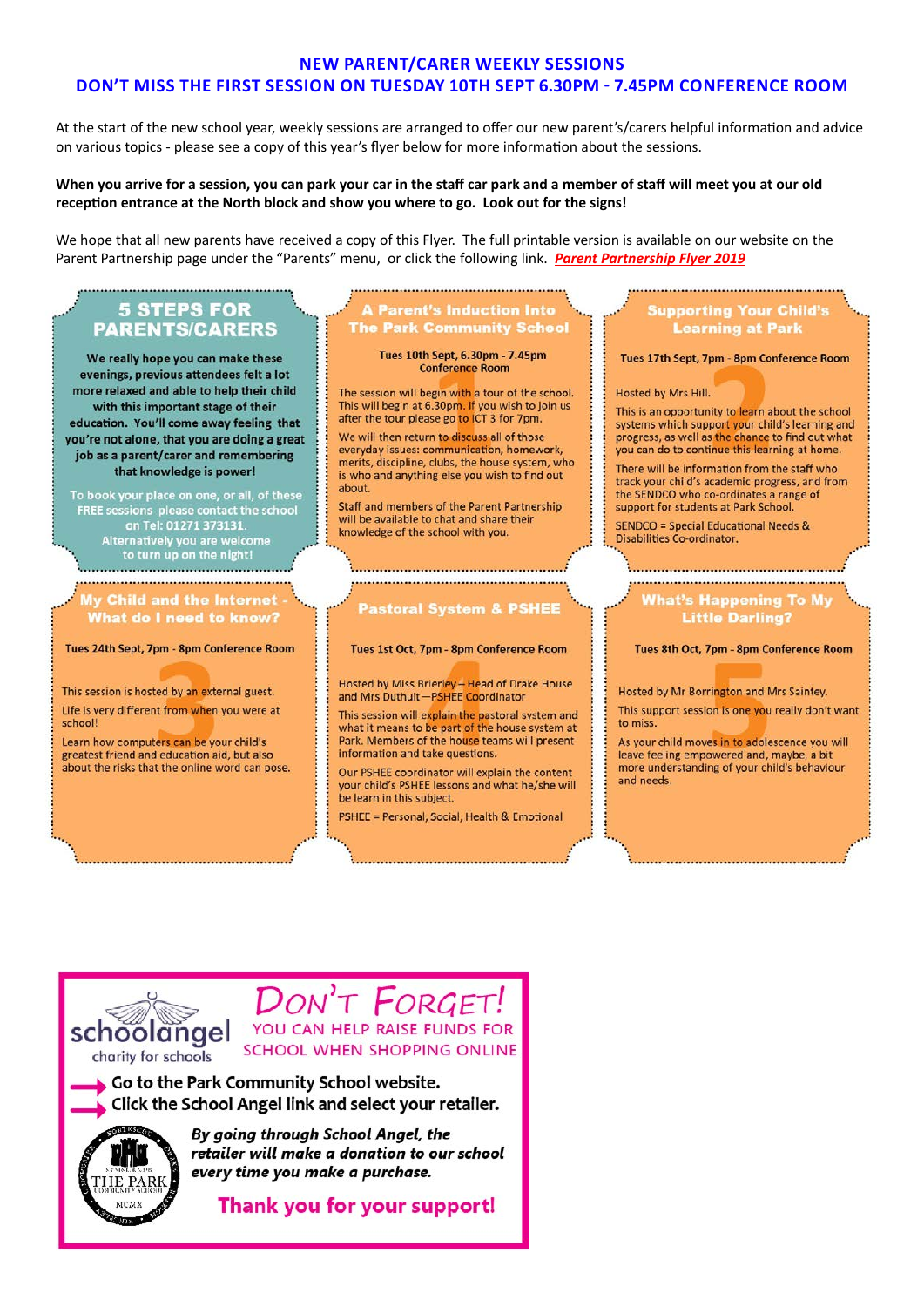





earning

# **Generations of Success**

# **Choosing your** secondary school?

**Built upon generations of success, Park** School is ambitious with high standards, expectations and aspirations for every single student

Visit our Open Events 19th-26th September to see Park in action.

# **Open Evening**

Thursday 19th September at 5.45pm A Park School Showcase for all the family - visit, tour, experience. Headteacher Talks at 6.00pm and 6.45pm.

# **Open Days**

23rd - 26th September Daily 9.05am - 11.20am Park School in Action - join Park lessons for a morning and meet students and staff.

For year 5 & 6 pupils and parents/carers.

# **Donations Needed For Thrift Uniform And PE kit**

We would really appreciate any donations of good condition items e.g. blazers, jumpers, skirts, trousers, shirts and new style PE kit, to make available as Thrift.



### **Class Charts**

Year 7 students will be issued with their log-in details on Monday 9th September. They can login via the internet on a computer, smart phone or tablet either using a web browser or through the ClassCharts app which can be downloaded.

During next week we will also email new parents/carers log-in details to view the Class Charts information.

# **SCHOOL TRIPS**

Please note all cheques should now be made payable to 'The Park Community School' and not 'Devon County Council'. Please ensure that you keep up to date with paying the instalments for any trips that your child has signed up for.

### **New York July 2020**

There is still time to apply for a place on this trip. A non-refundable deposit is required as soon as possible for £400. For those that missed the New York Information evening, please see link to the *[New York 2020 Presentation](http://www.theparkschool.org.uk/sites/default/files/NewYorkMeetingPowerPoint-July2020.pdf)* Students who are interested in the trip can pick up a letter from Miss Vidler or a link is provided here - *[New York Letter](http://www.theparkschool.org.uk/sites/default/files/Payment%20Plan%20and%20Itinerary%20letter%202020.pdf)*

### **Ski Trip 2020**

If your child is interested in reserving a place on the April 2020 Ski Trip, they should pick up a letter from pupil reception and return the reply slip. It's a fantastic opportunity to experience something new, either skiing or snowboarding, or improve technique if they are more experienced.

Videos of the Ski 2019 trip can be found by clicking below:

Full Film - *[https://youtu.be/757sL\\_PXyug](https://youtu.be/757sL_PXyug)*

Ski Fails - *<https://youtu.be/E8fp0VuSvQc>*